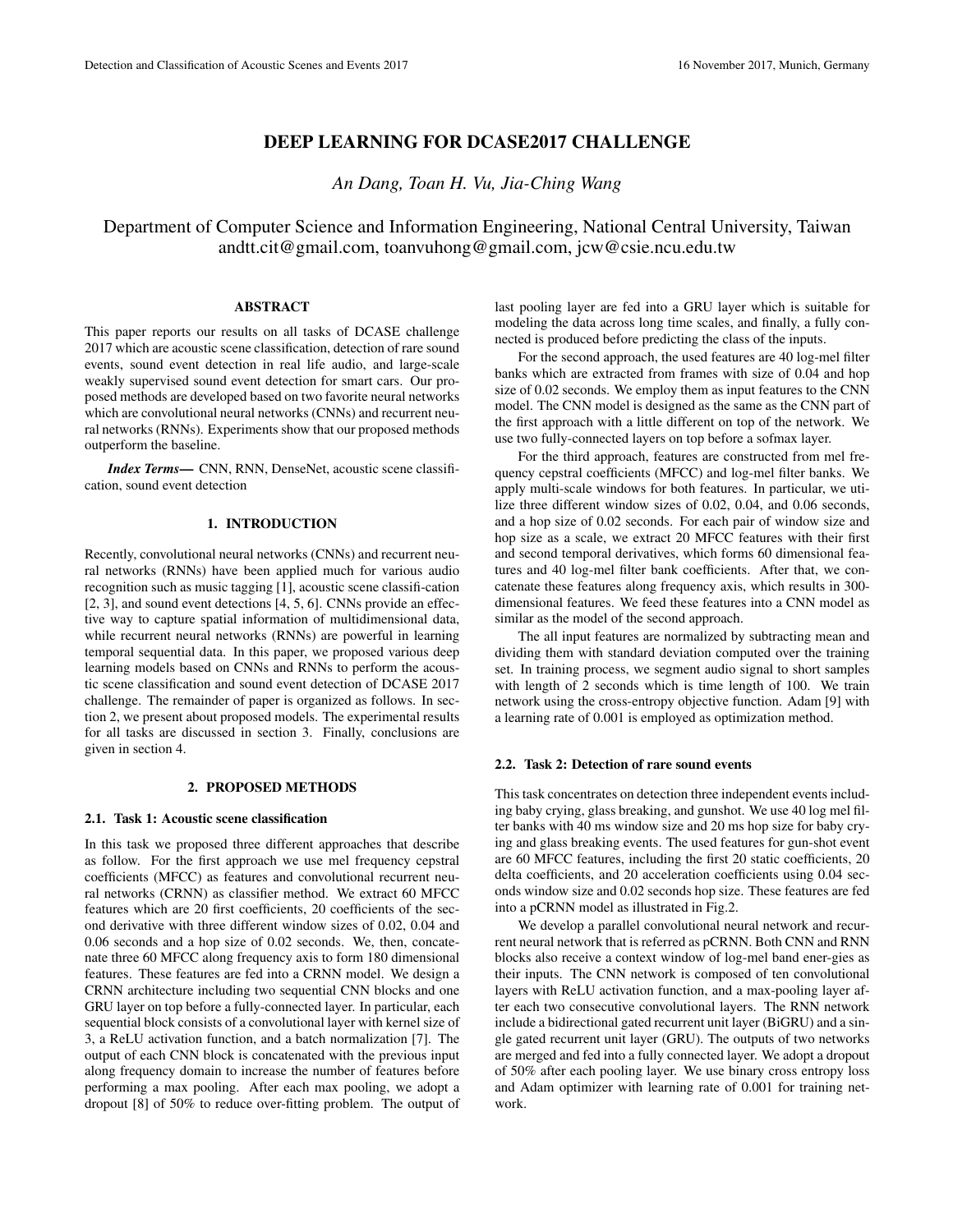

Figure 1: Our DenseNet model.



Figure 2: Parallel Convolutional Recurrent Neural Networks for Task 2&3

# 2.3. Task 3: Sound event detection in real life audio

Recordings are converted into time-frequency representation using 20 ms window size with Hamming window and 10 ms hop size. The input for the system is 60 MFCC features, including the first 20 static coefficients, 20 delta coeffi-cients, and 20 acceleration coefficients. The features are normalized to zero mean and unit variance. We segment each audio feature into a short window of 1s and feed into pCRNN network.

|  |  |  |  |  | Table 1: The acoustic scene classification performance |
|--|--|--|--|--|--------------------------------------------------------|
|--|--|--|--|--|--------------------------------------------------------|

| Model         | <b>Features</b>             | Accuracy |
|---------------|-----------------------------|----------|
| Baseline [11] | <b>MFCC</b>                 | 74.8     |
| <b>CNN</b>    | Log-mel                     | 79.1     |
| <b>CNN</b>    | MFCC + Log-mel (Multiscale) | 81.6     |
| <b>CRNN</b>   | MFCC (Multiscale)           | 82       |

# 2.4. Task 4: Large-scale weakly supervised sound event detection for smart cars

Audios are resampled to 22050 Hz. We extract 64 log mel-filter banks with window size of 1024 and hop size of 256 to use as input features. Given an input, we segment it to regions. Each region goes through a classifier with *sigmoid* outputs. In this report, we introduce a simple method to combine these outputs to get the final output of the entire input sequence for the classification task. The final output  $o_e$  of an event e is derived as

$$
o_e = \sum_i o_e^i att^i \tag{1}
$$

where  $o_e^i$  is the output value of event e w.r.t the  $i^{th}$  region,  $att^i$  is an attentional weight that control how much a region contribute to final decision of the classification task. The attentional weight can be computed in various way. However, due to the limitation of time, we simply compute  $att^i$  as

$$
att^i = \frac{o_e^i}{\sum_j o_e^j}
$$
 (2)

After training on the classification task, we can use the classifier as a detector to recognition sound events through time. Notice that we only employ the weak labels of both training set and development set in the training process. The optimal set of parameters is determined at the peak of F-score of the development set. Moreover, we develop a DenseNet [10] model as a classifier for the task. Figure 1 illustrates our model. The model consists of six dense blocks, each block has 4 layers with a growth rate of 20. To make the model denser, input of a dense block is comprised of not only the output of its previous block, but also from outputs of two blocks before the previous one.

### 3. EXPERIMENTAL RESULTS

In this part, we discuss the performance of the proposed methods and compare to the DCASE 2017 challenge baseline system [11].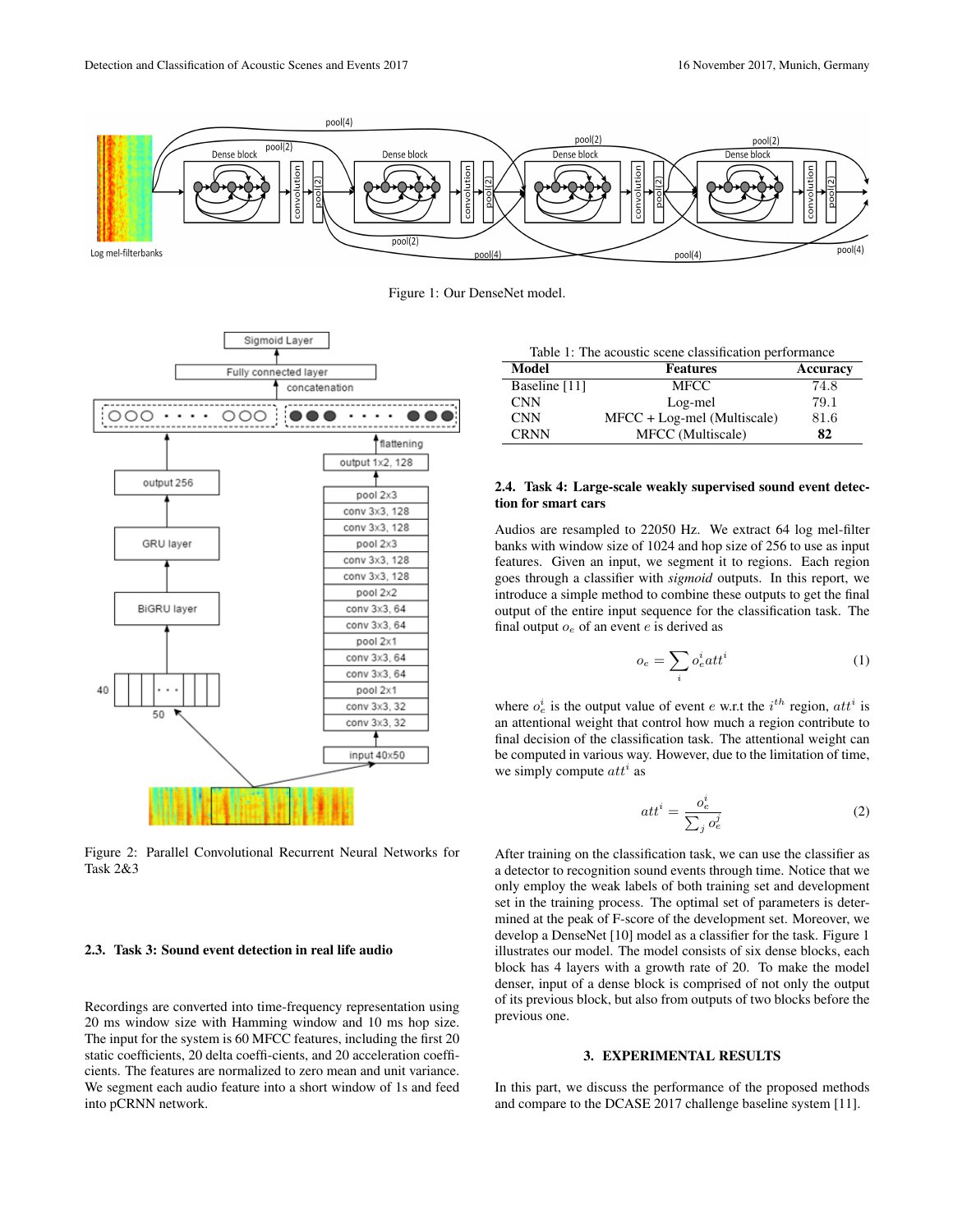| Scene            | <b>Baseline</b> [11] | <b>CRNN</b> |
|------------------|----------------------|-------------|
| beach            | 75.3                 | 85.6        |
| bus              | 71.8                 | 90.4        |
| cafe/restaurant  | 57.7                 | 66.0        |
| car              | 97.1                 | 98.4        |
| city center      | 90.7                 | 89.1        |
| forest path      | 79.5                 | 92.3        |
| grocery store    | 58.7                 | 89.4        |
| home             | 68.6                 | 72.3        |
| library          | 57.1                 | 62.5        |
| metro station    | 91.7                 | 86.9        |
| office           | 99.7                 | 99.0        |
| park             | 70.2                 | 69.9        |
| residential area | 64.1                 | 78.5        |
| train            | 58.0                 | 59.9        |
| tram             | 81.7                 | 89.4        |
| Average          | 74.8                 | 82.0        |

Table 2: Class-wise accuracy of the baseline system and CRNN model for Task 1.

#### 3.1. Task 1: Acoustic scene classification

In table 1, we compare the performance of the baseline system to our proposed methods on TUT Acoustic scene DCASE 2017 challenge development set. Our proposed method outperform the baseline system. The CRNN model using MFCC features with multiscale window size obtain better performance than other features, improving 7.2% in comparison with the baseline.

Additionally, table 2 presents a class-wise accuracy of the baseline system and the best our model CRNN. Although, the results of some scenes such as *city-center*, *park*, and *metro station* exhibited a little bit worse accuracy than the baseline. However, several scenes such as *grocery store* and *bus* achieve a significant increment in accuracy from 58.7, 71.8 to 89.1, and 90.4, respectively.

# 3.2. Task 2: Detection of rare sound events

Table 3 shows the results in event-based error rate and F-score of baseline system and our pCRNN model for baby cry, glass break, and gunshot events. Our proposed model improve significantly the performance with a large margin of 28% in error rate and 13.7% in f-score in comparison to the baseline system.

### 3.3. Task 3: Sound event detection in real life audio

In table 4, we compare the average score in both terms error rate and f-score of model baseline to our pCRNN model. The pCRNN model improve the error rate performance from 0.69% to 0.59% in comparison with baseline. Though, the performance on F-score show slightly lower accuracy.

Table 3: Results in event-based error rate (ER) and F-score of our pCRNN model and baseline system for Task2

| Event          | <b>Error</b> rate    |              | <b>F-score</b>       |              |
|----------------|----------------------|--------------|----------------------|--------------|
|                | <b>Baseline</b> [11] | <b>pCRNN</b> | <b>Baseline</b> [11] | <b>pCRNN</b> |
| Baby cry       | 0.67                 | 0.22         | 72.0                 | 88.5         |
| Glass break    | 0.22.                | 0.16         | 88.5                 | 91.6         |
| <b>Gunshot</b> | 0.69                 | 0.37         | 57.4                 | 79.2         |
| <b>Average</b> | 0.53                 | 0.25         | 72.7                 | 86.4         |

|  | Table 4: Results in segment-based ER and F-score for task 3 |  |  |
|--|-------------------------------------------------------------|--|--|
|--|-------------------------------------------------------------|--|--|

| Model         | <b>Error</b> rate | <b>F-score</b> |
|---------------|-------------------|----------------|
| Baseline [11] | 0.69              | 56.7           |
| pCRNN         | 0.59              | 55.4           |

# 3.4. Task 4: Large-scale weakly supervised sound event detection for smart cars

Besides parameters of models, our system relies much on several hyperparameters, such as thresholds for outputs, size of median filter for postprocessing. Particularly, optimal thresholds for outputs of systems are determined by a grid-search in the training processing. Each class has its own threshold that maximizes F-score of that class on the development set for the classification task. Table 5 and 6 present our best results on the two subtasks: audio tagging and sound event detection. These tables show that our results outperform the baseline system by a large margin.

Table 5: Results on task 4 subtask A: Audio tagging (Instance-based evaluation)

|           | <b>Baseline</b> [11] | Our model |
|-----------|----------------------|-----------|
| F-score   | 10.9                 | 51.81     |
| Precision | 7.8                  | 54.14     |
| Recall    | 17.5                 | 49.67     |

Table 6: Results on task 4 subtask B: Sound event detection (Segment-based overall metrics)

|         | <b>Baseline</b> [11] | Our model |
|---------|----------------------|-----------|
| ER      | 1.02                 | 0.93      |
| F-score | 13.8                 | 40.63     |

### 4. CONCLUSIONS

In this work, we proposed various deep learning model are formed form CNNs and RNNs for all tasks of DCASE 2017 challenge. Overall, our proposed models outperform the baseline system. For ASC task, we ob-tained an average accuracy of 82% compared to the baseline of 74.8%. For rare sound events detection problem, we achieved a mean error rate of 0.25 and F-score of 86.4%, which are a signifi-cant improvement in comparison with the baseline with error rate of 0.53 and F-score of 72.7%. For polyphonic sound events detec-tion, our approach reported a slight improvement in error rate of 0.59 and the baseline of 0.69. For task 4, we present a simple approach for the both two subtasks: audio tagging and sound event detection. Our model after learning from weakly labelled data can perform good detection.

#### 5. REFERENCES

[1] K. Choi, G. Fazekas, M. B. Sandler, and K. Cho, "Convolutional recurrent neural networks for music classification," *CoRR*, vol. abs/1609.04243, 2016. [Online]. Available: http://arxiv.org/abs/1609.04243